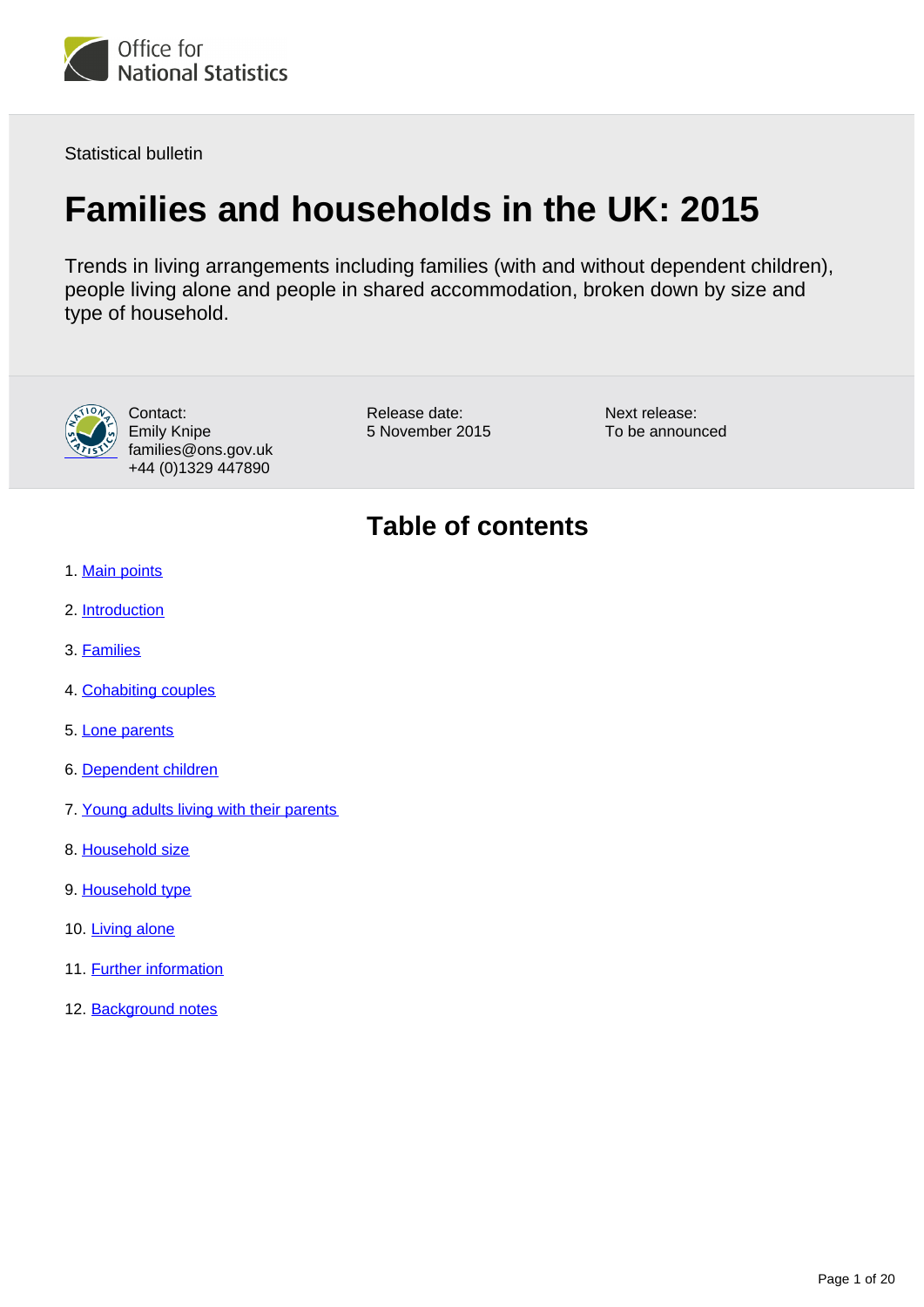## <span id="page-1-0"></span>**1 . Main points**

- In 2015 there were 18.7 million families in the UK
- The most common family type in 2015 was the married or civil partner couple family with or without dependent children at 12.5 million
- The cohabiting couple family continues to be the fastest growing family type in the UK in 2015, reaching 3.2 million cohabiting couple families
- In 2015 around 40% of young adults aged 15 to 34 in the UK were living with their parents
- There were 27.0 million households in the UK in 2015, 35% of all households were two person households
- In 2015 there were 7.7 million people in UK households who were living alone

### <span id="page-1-1"></span>**2 . Introduction**

This bulletin presents annual statistics for 1996 to 2015 on the number of families by type, people in families by type and children in families by type. Types of family include married or civil partner couple families, cohabiting couple families and lone parent families. A family is a married, civil partnered or cohabiting couple with or without children, or a lone parent with at least one child who live at the same address. Children may be dependent or nondependent.

The bulletin also presents statistics for 1996 to 2015 on the number of households by type, household size and people living alone. A household is one person living alone, or a group of people (not necessarily related) living at the same address who share cooking facilities and share a living room, sitting room or dining area. A household can consist of more than one family, or no families in the case of a group of unrelated people.

The statistics for 2015 are published for the first time today (5 November 2015). The earliest year for which these data are available on a consistent basis is 1996.

The Labour Force Survey, a large household survey of people in the UK, is used to provide estimates about UK families and households presented in this bulletin. The statistics are based on responses to the survey in the April to June quarter each year. Because the estimates are based on a survey, all estimates produced are subject to sampling variability. The precision of the estimates depends on sample size but for some smaller groups, such as civil partner couple families and same sex cohabiting couple families, the estimates are considered less precise and should be treated with more caution. Where estimates are compared, sometimes they will be described as "statistically significant". This means that statistical tests have shown that a difference is likely to reflect a real change in the population rather than occurring by chance due to variation in the samples.

The statistics are used by those who want to improve their understanding of the UK's families and households including: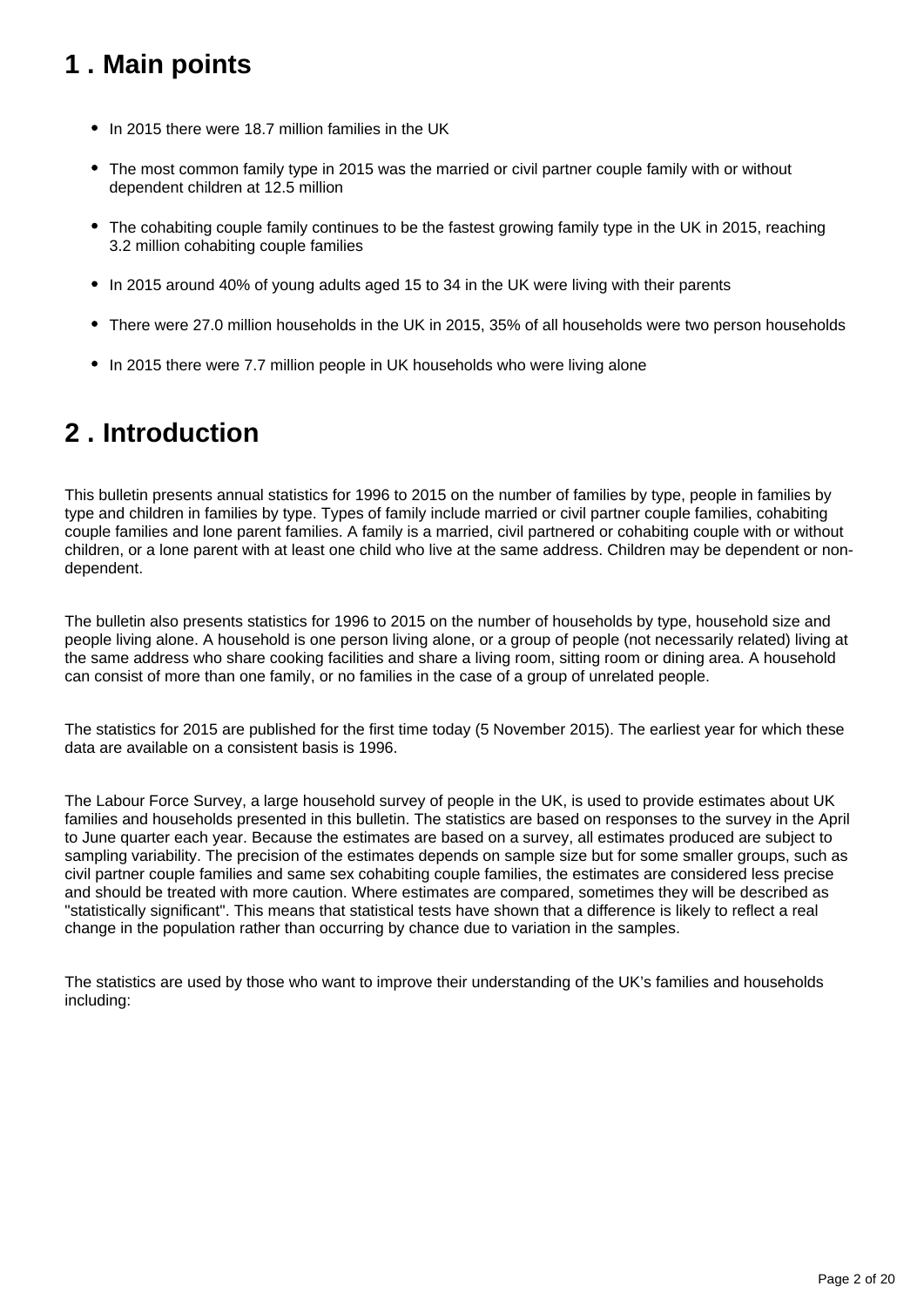- policy makers
- MPs
- journalists
- charities
- businesses
- students
- researchers and academics
- members of the general public

Further information about people who use statistics on families and households and what they use the statistics for can be found in the information note **[Families and households statistics: User experience \(47.8 Kb Pdf\)](http://www.ons.gov.uk/ons/rel/family-demography/families-and-households/2001-to-2010/user-experience.pdf)**. For more information on the strengths and limitations of the statistics please see the **Quality and Methodology** [Information \(QMI\) document \(245.9 Kb Pdf\)](http://www.ons.gov.uk/ons/guide-method/method-quality/quality/quality-information/population/summary-quality-report-for-families-and-households.pdf).

### **Note about marriage of same sex couples**

The Marriages (Same Sex Couples) Act 2013 made provision for the marriage of same sex couples in England and Wales from 29 March 2014 onwards and the Marriage and Civil Partnership (Scotland) Act 2014 made provision for the marriage of same sex couples in Scotland from 31 December 2014. Families and Households in the UK, 2015 contains statistics on same sex married couple families for the first time. Within this statistical bulletin a breakdown of married couple families into opposite and same sex married couple families will be provided where possible. Within the reference tables published alongside this statistical bulletin, same sex married couple families will be reported as a total with "married couple families". The breakdown of "married couple families" within the reference tables will be reviewed for the 2016 publication of Families and Households.

The [latest statistics on marriages formed by same sex couples](http://www.ons.gov.uk/ons/rel/vsob1/marriages-in-england-and-wales--provisional-/index.html) can be found on our website.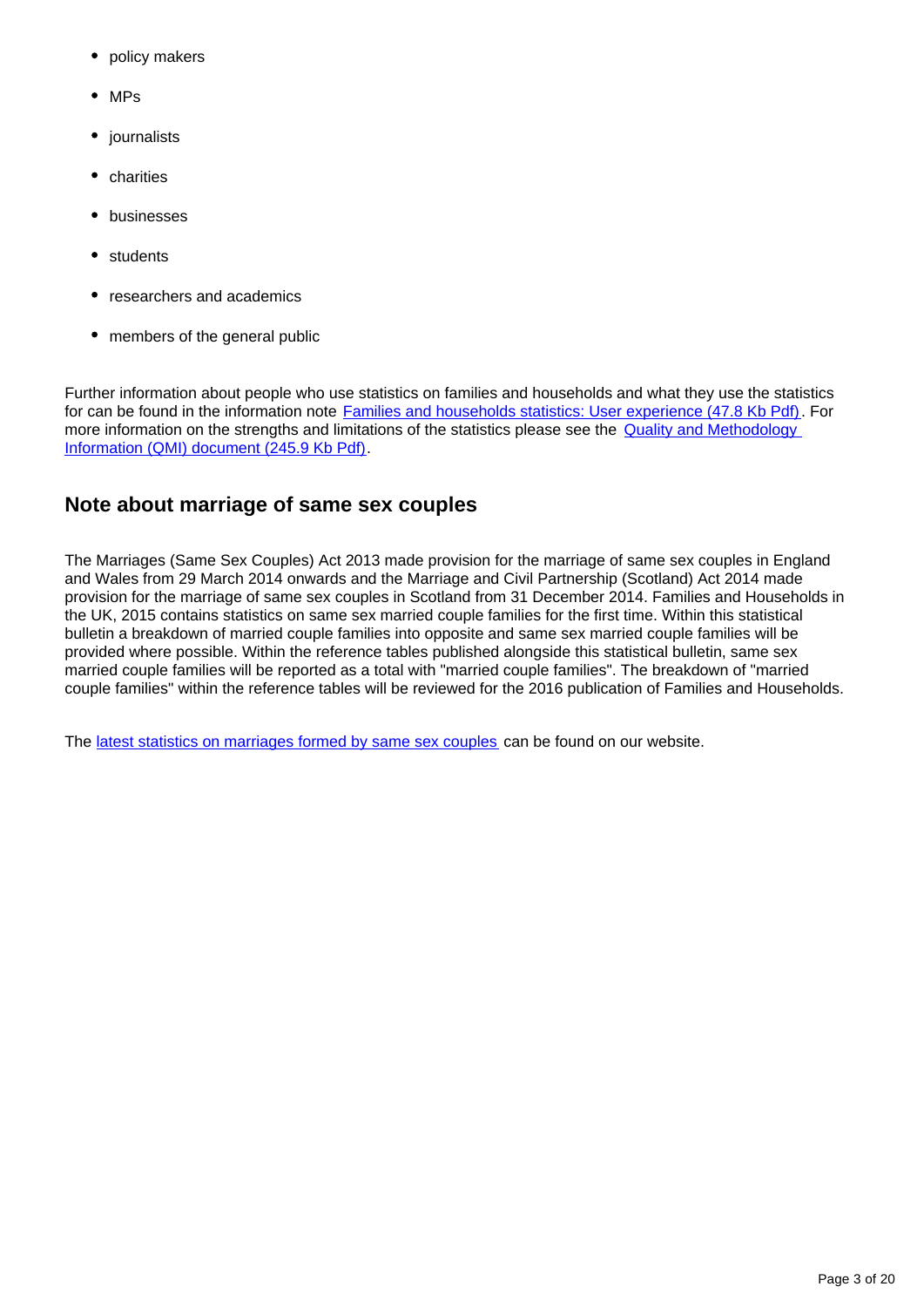## <span id="page-3-0"></span>**3 . Families**

#### **Figure 1: Families by family type, 2005 and 2015**

**UK**



UK



#### **Source: Labour Force Survey - Office for National Statistics**

#### **Notes:**

- 1. \* Married couple families include both opposite sex and same sex married couples. Cohabiting couple families include both opposite sex and same sex cohabiting couples.
- 2. Families without dependent children have only non-dependent children or no children in the household.

Figure 1 shows that the most common family type in the UK in 2015 was a married (opposite and same sex) or civil partner couple family **without** dependent children. There were 7.8 million such families in 2015. The next most common family type was a married (opposite and same sex) or civil partner couple family **with** dependent children, of which there were 4.7 million in 2015.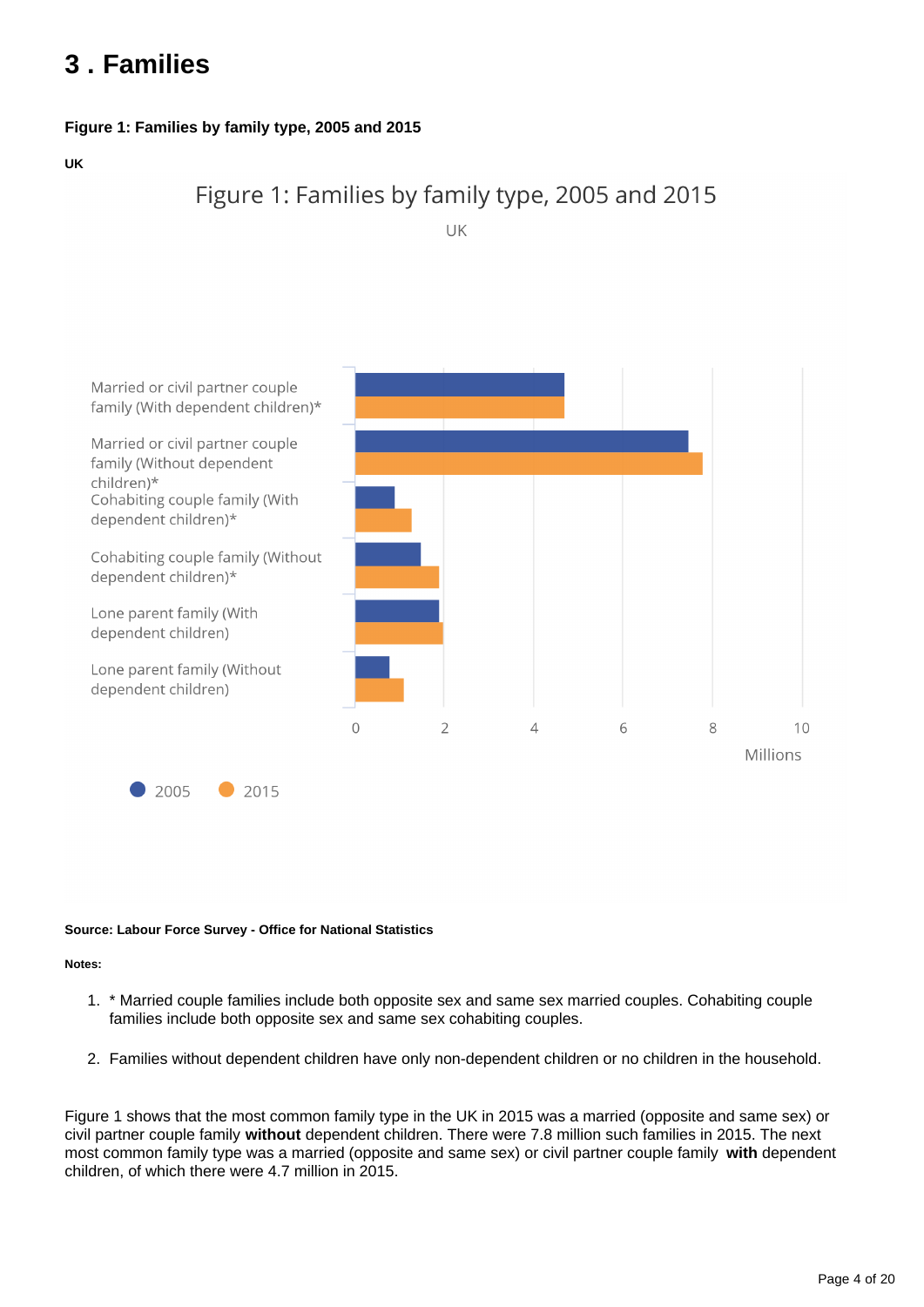All 3 family types, as shown in Figure 1, have increased in number since 2005 but the fastest growing family type in the UK over the decade 2005 to 2015 was the cohabiting couple family (including both opposite and same sex couples with and without dependent children). The number of cohabiting couple families grew by 29.7% between 2005 and 2015. This compares to a growth of 12.1% for lone parent families and 1.9% growth for married (opposite and same sex) or civil partner couple families. Despite an increase in all 3 types of family over the last decade, married couple (opposite and same sex) or civil partner families are still the most common family type in the UK, both with and without dependent children.

#### **Table 1: Families by family type in 1996, 2005 and 2015**

UK

|                                             |                               |                                                                  |              |                  |                                  |              |                  |                                                                                     | 1110usanus    |
|---------------------------------------------|-------------------------------|------------------------------------------------------------------|--------------|------------------|----------------------------------|--------------|------------------|-------------------------------------------------------------------------------------|---------------|
| Family type                                 | 1996                          |                                                                  |              | 2005             |                                  |              | 2015             |                                                                                     |               |
|                                             | With<br>dependent<br>children | Without<br>dependent families dependent<br>children <sup>1</sup> | Total        | With<br>children | Without<br>children <sup>1</sup> | Total        | With<br>children | Without<br>dependent families dependent dependent families<br>children <sup>1</sup> | Total         |
| Married couple<br>family*                   | 5,223                         |                                                                  | 7,418 12,641 | 4,732            |                                  | 7,546 12,278 | 4,704            |                                                                                     | 7,760 12,465  |
| Opposite sex<br>married couple<br>family    | 5,223                         |                                                                  | 7,419 12,641 | 4,732            |                                  | 7,546 12,278 | 4,702            |                                                                                     | 7,750 12,451  |
| Same sex<br>married couple<br>family        | N/A                           | N/A                                                              | N/A          | N/A              | N/A                              | N/A          | 3                | 11                                                                                  | 13            |
| Civil partner<br>couple family <sup>2</sup> | N/A                           | N/A                                                              | N/A          | N/A              | N/A                              | N/A          | 4                | 44                                                                                  | 48            |
| Cohabiting<br>couple family*                | 540                           | 934                                                              | 1,474        | 902              | 1,547                            | 2,449        | 1,254            | 1,924                                                                               | 3,178         |
| Opposite sex<br>cohabiting<br>couple family | 539                           | 920                                                              | 1,459        | 899              | 1,493                            | 2,392        | 1,251            | 1,836                                                                               | 3,087         |
| Same sex<br>cohabiting<br>couple family     | $\ddot{\phantom{a}}$          | 15                                                               | 16           | 3                | 54                               | 57           | 3                | 88                                                                                  | 90            |
| Lone parent<br>family                       | 1,631                         | 814                                                              | 2,445        | 1,883            | 814                              | 2,697        | 1,963            | 1,059                                                                               | 3,022         |
| All families                                | 7,393                         |                                                                  | 9,167 16,560 | 7,517            |                                  | 9,907 17,424 | 7,926            |                                                                                     | 10,787 18,712 |

Source: Labour Force Survey, Office for National Statistics

Notes:

1. Families without dependent children have only non-dependent children or no children in the household.

2. Civil partnerships were introduced in the UK in December 2005.

3. \* Married couple families include both opposite sex and same sex married couples. Cohabiting couple families include both opposite sex and same sex cohabiting couples.

4. Marriages to same sex couples were introduced in England and Wales in March 2014 and in Scotland in December 2014.

5. .. indicates that estimates are not sufficiently reliable to be published.

6. Totals may not sum due to rounding.

7. Some small numbers are likely to be less reliable. The reference tables published alongside this bulletin indicate the statistical robustness of each estimate.

Thousands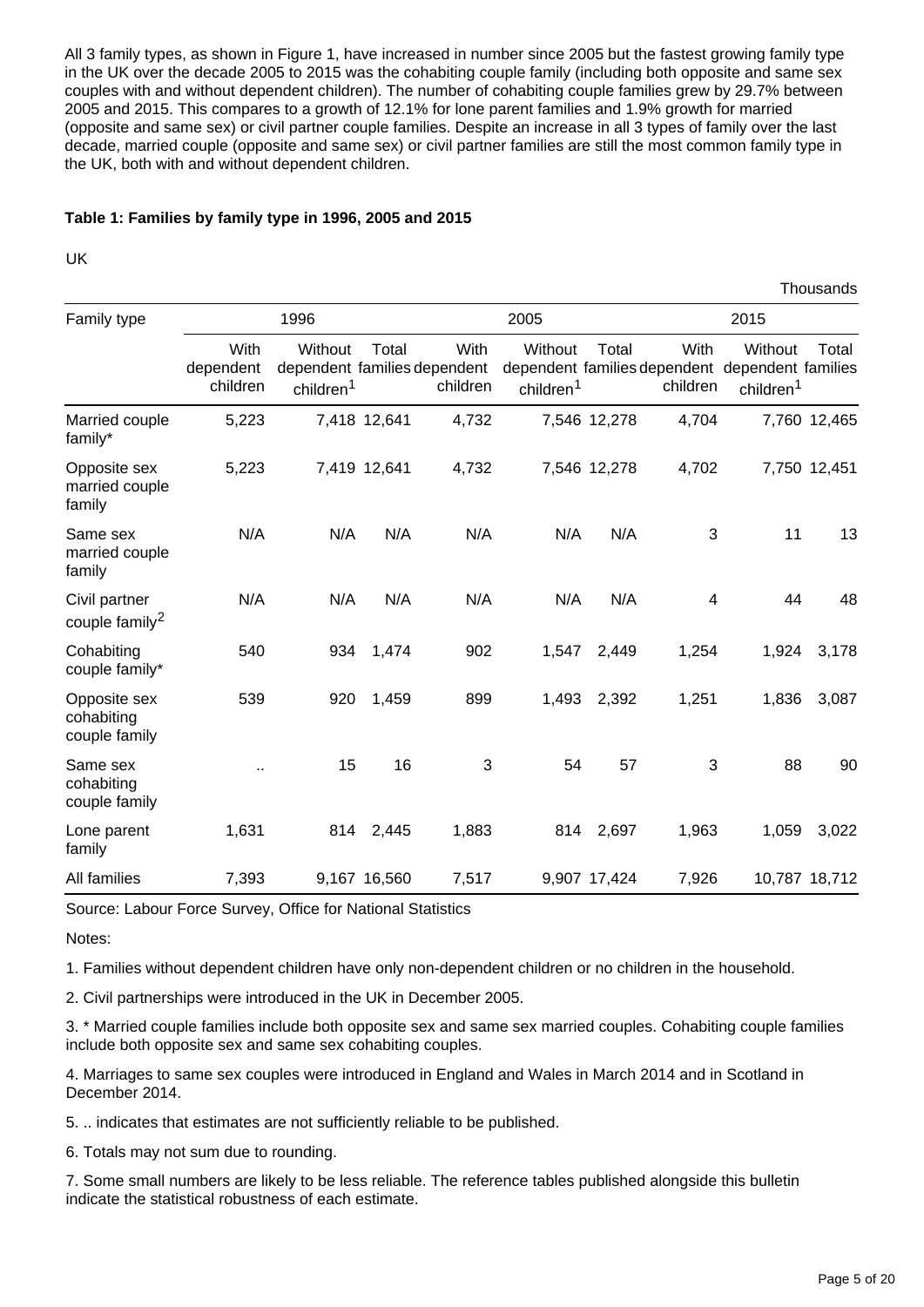Table 1 shows that the total number of families in the UK has increased from 16.6 million in 1996 to 17.4 million in 2005 and then to 18.7 million in 2015. This is a rise of 13%, similar to the growth in the UK population during this 19 year period.

### **Married couples**

The total number of married couple families decreased between 1996 and 2005 but increased by 187,000 between 2005 and 2015 to 12.5 million. This rise is statistically significant. The increase in married couple families has been driven mainly by a rise in the number of married couples without dependent children in the household. This is due to increases in both:

- married couples whose children have left home this is due to the ageing of the married population
- married couples with only non-dependent (adult) children in the household this could be associated with young adults either delaying leaving the parental home or returning to it

Table 1 also provides a breakdown of married couple families into opposite sex and same sex married couple families. The majority of married couple families are made up of opposite sex married couple families. This is what would be expected as marriages of same sex couples were only introduced in England and Wales in March 2014 and in Scotland in December 2014.

Civil partnerships were introduced in the UK in December 2005. The number of civil partner couple families peaked in 2012 at 67,000; this then decreased to 61,000 in 2014 and then to 48,000 civil partner couple families in 2015. The decline between 2014 and 2015 is not statistically significant. The decline in the number of civil partner couple families is one possible effect of the introduction of marriages of same sex couples. This is because of the facility to convert a civil partnership into a same sex marriage and also couples choosing to marry rather than forming a civil partnership. The current trend of declining civil partnership formations is likely to reduce the number of civil partner couple families in the UK even further in the years to come.

[Registration data](http://www.ons.gov.uk/ons/rel/vsob1/marriages-in-england-and-wales--provisional-/for-same-sex-couples--2014/index.html) shows that 7,366 same sex marriages were formed between March 2014 and June 2015 and that 7,732 couples chose to convert their civil partnership to a same sex marriage between December 2014 and June 2015. This means that there are 15,098 couples that have formed same sex marriages in England and Wales; it is unlikely that any of these marriages will have been granted divorce yet. The registration data will differ from the estimates within this publication as the estimates are based on survey data which is subject to sampling error.

The increase in opposite sex cohabiting couple families between 2005 and 2015 is statistically significant, rising from 2.4 million to 3.1 million. In 2015, there were an estimated 90,000 families consisting of a same sex cohabiting couple; this has increased from around 16,000 same sex cohabiting couples in 1996.

Table 1 also shows that 38% of married couple families had dependent children living in the family compared with 41% of opposite sex cohabiting couple families in 2015. However, these similar percentages mask differences between these groups. Overall, married women of childbearing age are more likely to give birth than cohabiting women<sup>1</sup>. However, married women tend to be older on average than their cohabiting counterparts so children may be older and have left home. Cohabiting couples are more likely to be younger and of childbearing age. These competing factors of age and likelihood of childbearing mean that a very similar percentage of married couples and opposite sex cohabiting couples have dependent children living in the household.

A much lower percentage of civil partner couple families and same sex cohabiting couple families (8% and 3% respectively) had dependent children within the family in 2015 than married and opposite sex cohabiting couples. This is also true for same sex married couple families where 19% had dependent children within the family, compared with 38% for opposite sex married couple families in 2015.

### **Notes for Families**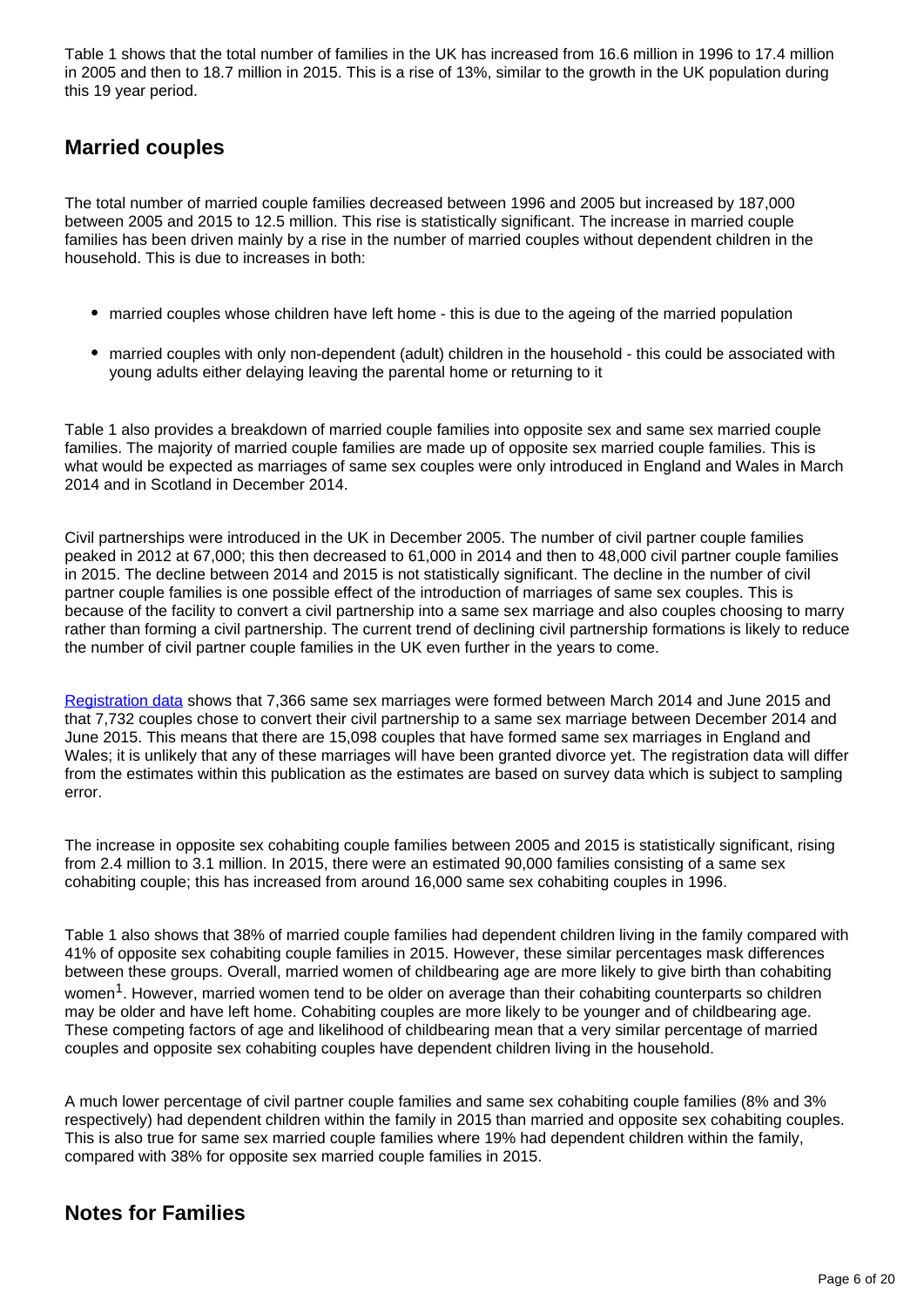### <span id="page-6-0"></span>**4 . Cohabiting couples**

There were 3.1 million opposite sex cohabiting couple families and 90,000 same sex cohabiting couple families in the UK in 2015. Together, cohabiting couple families account for 17% of all families in the UK.

Cohabiting couple families are the fastest growing family type in the UK. Although there is no such thing as common law marriage in UK law, 51% of respondents to the British Social Attitudes Survey in 2008 thought that unmarried couples who live together for some time probably or definitely had a "common law marriage" which gives them the same legal rights as married couples, although this is not legally the case. The Cohabitation [Rights bill](http://services.parliament.uk/bills/2015-16/cohabitationrights.html) which addresses the rights of cohabiting couples is in the early stages of passing through Parliament.

For opposite sex cohabiting couple families, there has been a statistically significant increase from 14% of all families in 2005 to 17% in 2015. Same sex cohabiting couple families as a percentage of all families also saw a statistically significant increase over the same time period (0.3% to 0.5%).

#### **Table 2: Cohabiting couple families in 2015**

| Family type                                   | Number of families<br>(Thousands) | Percentage of total<br>(%) |
|-----------------------------------------------|-----------------------------------|----------------------------|
| Opposite sex cohabiting couple family         | 3,087                             |                            |
| Dependent children                            | 1,251                             | 41                         |
| No children                                   | 1,689                             | 55                         |
| Non-dependent children only                   | 147                               | 5                          |
| Same sex cohabiting couple family             | 90                                |                            |
| Dependent children                            | 3                                 | 3                          |
| No children or non-dependent children<br>only | 88                                | 98                         |

Source: Labour Force Survey, Office for National Statistics

Notes:

UK

1. Totals may not sum due to rounding.

In 2015, Table 2 shows that 41% of all opposite sex cohabiting couple families had dependent children in the household, in contrast to only 3% of same sex cohabiting couple families.

The largest group of opposite sex cohabiting couple families are those with no children in the household (55%). This could be associated with young couples choosing to cohabit before getting married and starting a family. However, some young cohabiting couples may choose to have a child before getting married; this is demonstrated in the [age at first marriage being higher \(30.3 years\)](http://www.ons.gov.uk/ons/rel/vsob1/marriages-in-england-and-wales--provisional-/2012/stb-marriages-in-england-and-wales--provisional---2011.html) than the average age of women at the birth of [their first child \(28.3 years\)](http://www.ons.gov.uk/ons/rel/vsob1/characteristics-of-Mother-1--england-and-wales/2013/stb-characteristics-of-mother-1--2013.html).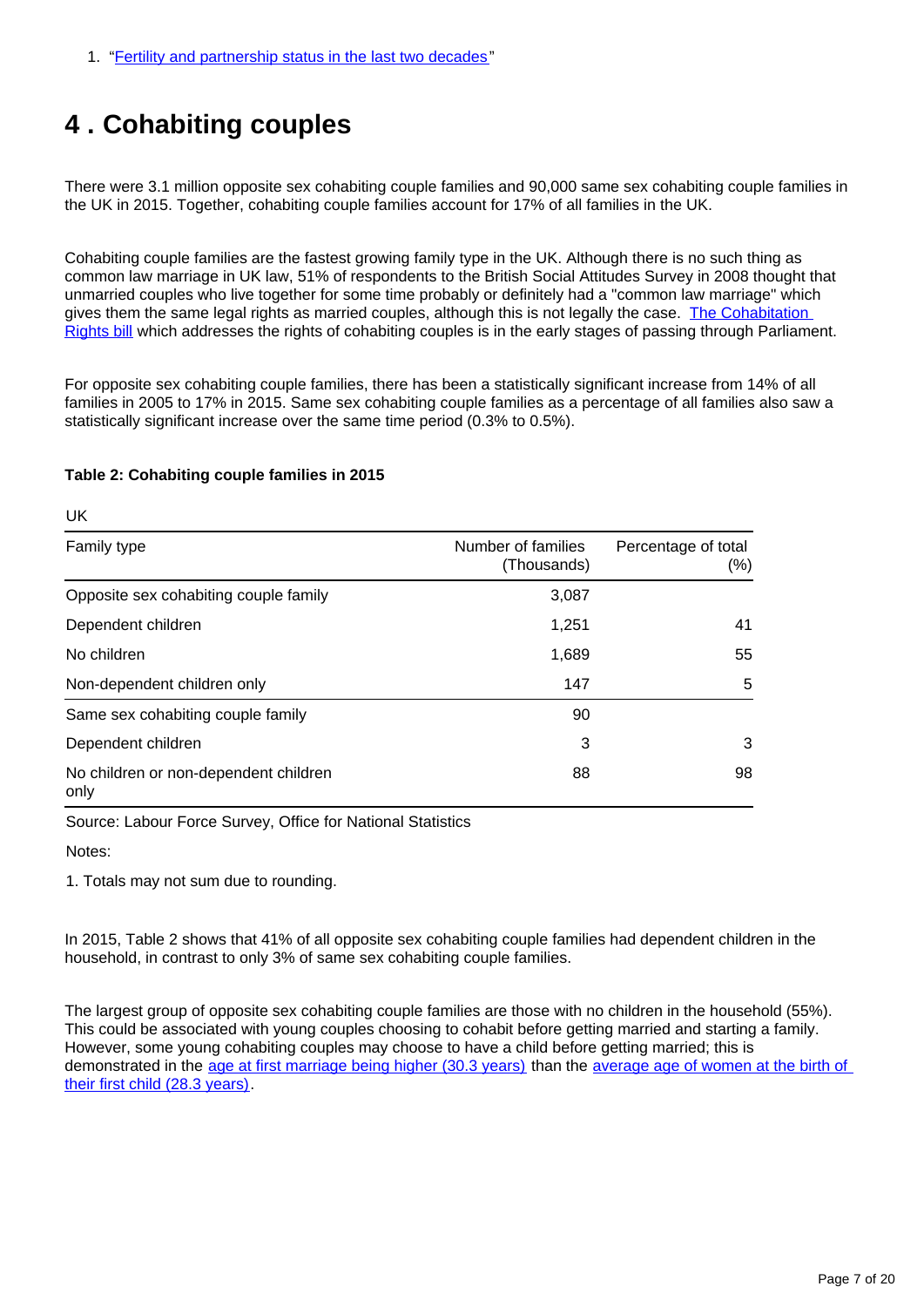## <span id="page-7-0"></span>**5 . Lone parents**

There were nearly 2.0 million lone parents with dependent children in the UK in 2015, a figure which has grown from 1.6 million in 1996 to 1.9 million in 2005 and then further to 2015. The increase of around 81,000 between 2005 and 2015 is statistically significant. Lone parents with dependent children represented 25% of all families with dependent children in 2015, similar to 2005 and a little higher than 22% in 1996.

In 2015, women accounted for 90% of lone parents with dependent children and men the remaining 10%. These percentages have changed little over the 19 years since 1996. Women are more likely to take the main caring responsibilities for any children when relationships break down and therefore become lone parents

#### **Figure 2: Families with dependent children by family type and number of dependent children, 2015**





Figure 2: Families with dependent children by family type and

#### **Source: Labour Force Survey - Office for National Statistics**

**Notes:**

- 1. \* Married couple families include both opposite sex and same sex married couples. Cohabiting couple families include both opposite sex and same sex cohabiting couples.
- 2. Less than 1% of dependent children lived in civil partner couple families in 2015. Therefore the percentages are too small to be shown.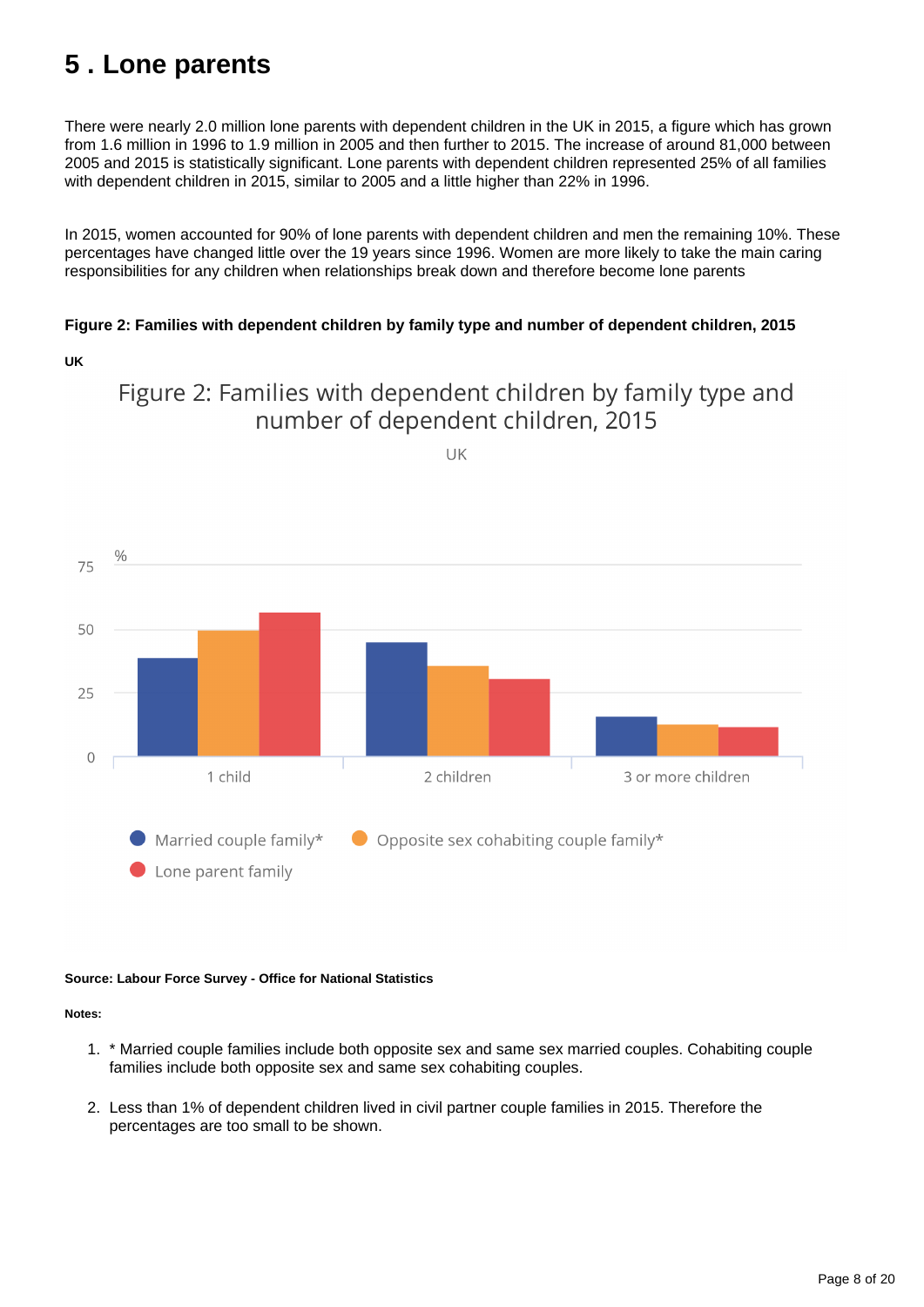Figure 2 shows that 57% of lone parents with dependent children have only 1 child, higher than both other family types shown in the chart. Further, only 12% of lone parents have 3 or more children. Conversely, married couples with dependent children have more children on average than other family types and only 39% have only 1 dependent child. These patterns are likely to reflect the stability of parental partnerships, as well as the fact that people often marry after having a child and then have further children within marriage; this is demonstrated in the [registration status at birth statistics](http://www.ons.gov.uk/ons/rel/vsob1/characteristics-of-Mother-1--england-and-wales/2013/art---childbearing-by-registration-status.html).

In 2015, 1.1 million lone parents had only non-dependent children (sometimes called adult children). This is a statistically significant increase from 814,000 in 2005. Fathers accounted for 22% of lone parents with nondependent children, compared with 10% of lone parents with dependent children. Further information about young adults living with their parents can be found later in this statistical bulletin.

### <span id="page-8-0"></span>**6 . Dependent children**

Dependent children are those living with their parent(s) and either (a) aged under 16, or (b) aged 16 to 18 in fulltime education, excluding children aged 16 to 18 who have a spouse, partner or child living in the household. There were 13.8 million dependent children living in families in the UK in 2015, around 658,000 more than a decade earlier. This increase in dependent children is associated with the [higher number of births](http://www.ons.gov.uk/ons/rel/vsob1/birth-summary-tables--england-and-wales/index.html) in the most recent decade (2004 to 2014) compared with the previous decade.

The types of families in which dependent children live have changed significantly. Figure 3 shows that the biggest change is for dependent children living in cohabiting couple families. In 2005, 11% of dependent children lived in such families and this rose to 15% by 2015. Over the same period, the percentage of dependent children living in a married couple family fell by 4 percentage points to 62% in 2015. The percentage of dependent children living in lone parent families changed little over the decade; 23% lived in lone parent families in 2015.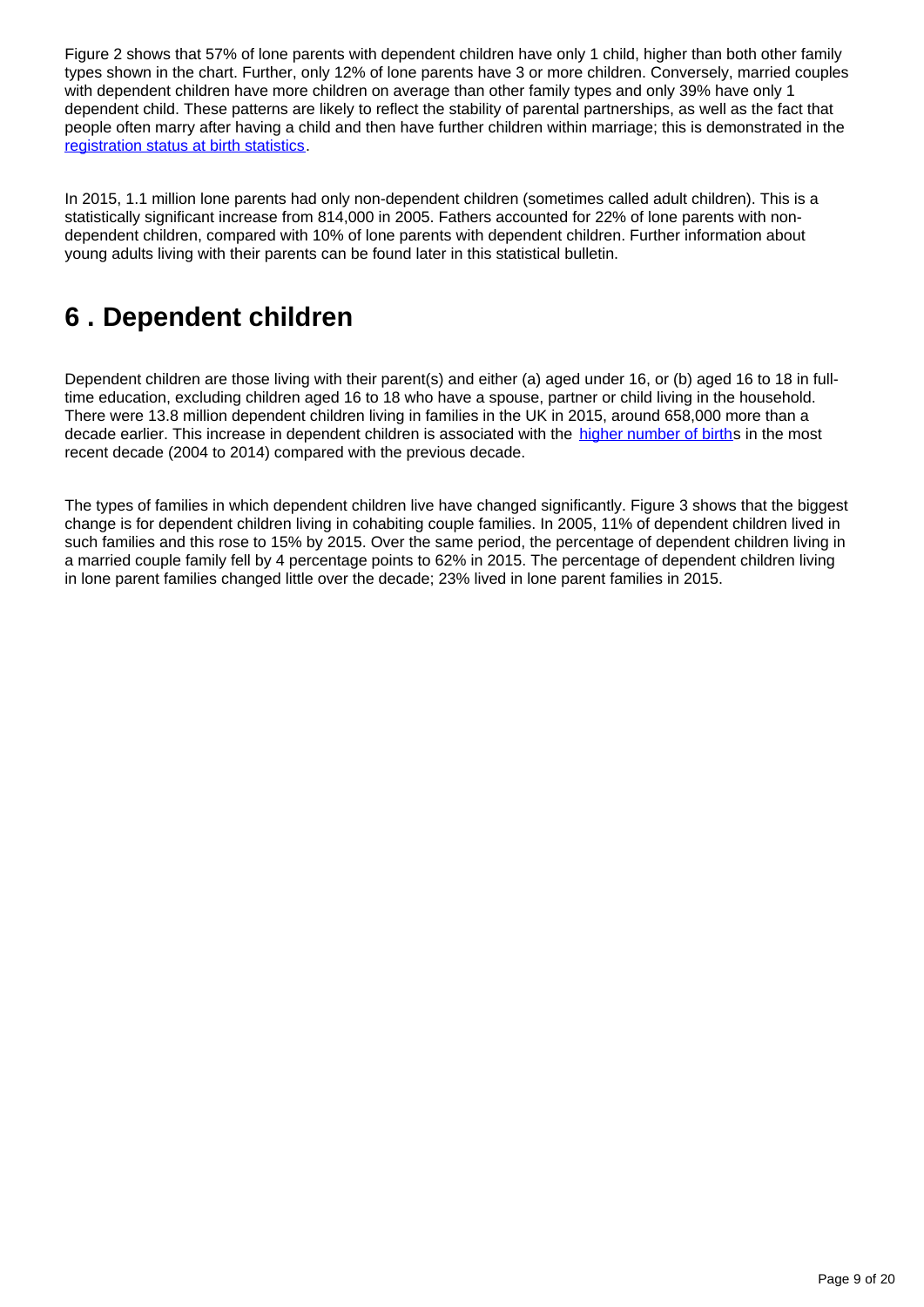#### **Figure 3: Percentage of dependent children: by family type, 2005 to 2015**

#### **UK**



#### **Source: Labour Force Survey - Office for National Statistics**

#### **Notes:**

- 1. \* Married couple families include both opposite sex and same sex married couples. Cohabiting couple families include both opposite sex and same sex cohabiting couples.
- 2. Less than 1% of dependent children lived in civil partner couple families in 2015. Therefore the percentages are too small to be shown.

Figure 4 shows that in 2015, 45% of families with dependent children had only 1 dependent child in the family at the time of the survey, this is the same percentage as in 2005. In 2015, 40% of families with dependent children had 2 dependent children and 15% had 3 or more dependent children. The statistics do not necessarily indicate that families who have "only children" are more common. This is partly because some families may have 1 dependent child, but also other non-dependent (adult) children within or outside of the household. Furthermore, women have been postponing their childbearing to older ages in recent years; this could be temporarily increasing the proportion of families who have had a first child but not yet had their second. Further information about family size can be found in the **[Family Size 2012 publication](http://www.ons.gov.uk/ons/rel/family-demography/family-size/2012/family-size-rpt.html)** and, on the number of children women are having, in the latest [childbearing publication.](http://www.ons.gov.uk/ons/rel/fertility-analysis/childbearing-for-women-born-in-different-years/index.html)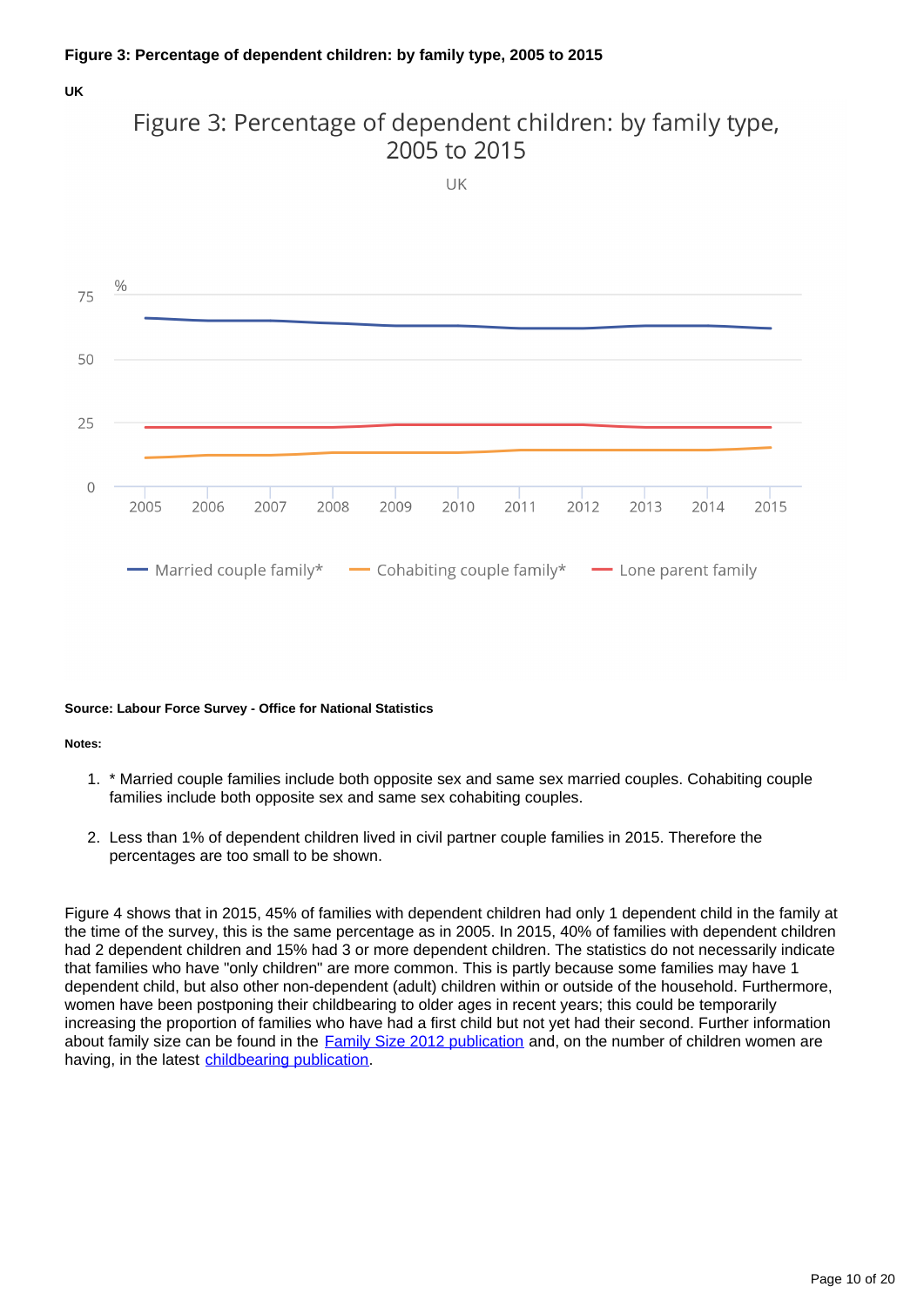#### **Figure 4: Percentage of families with dependent children: by number of dependent children in the family, 2005 and 2015**

**UK**





#### **Source: Labour Force Survey - Office for National Statistics**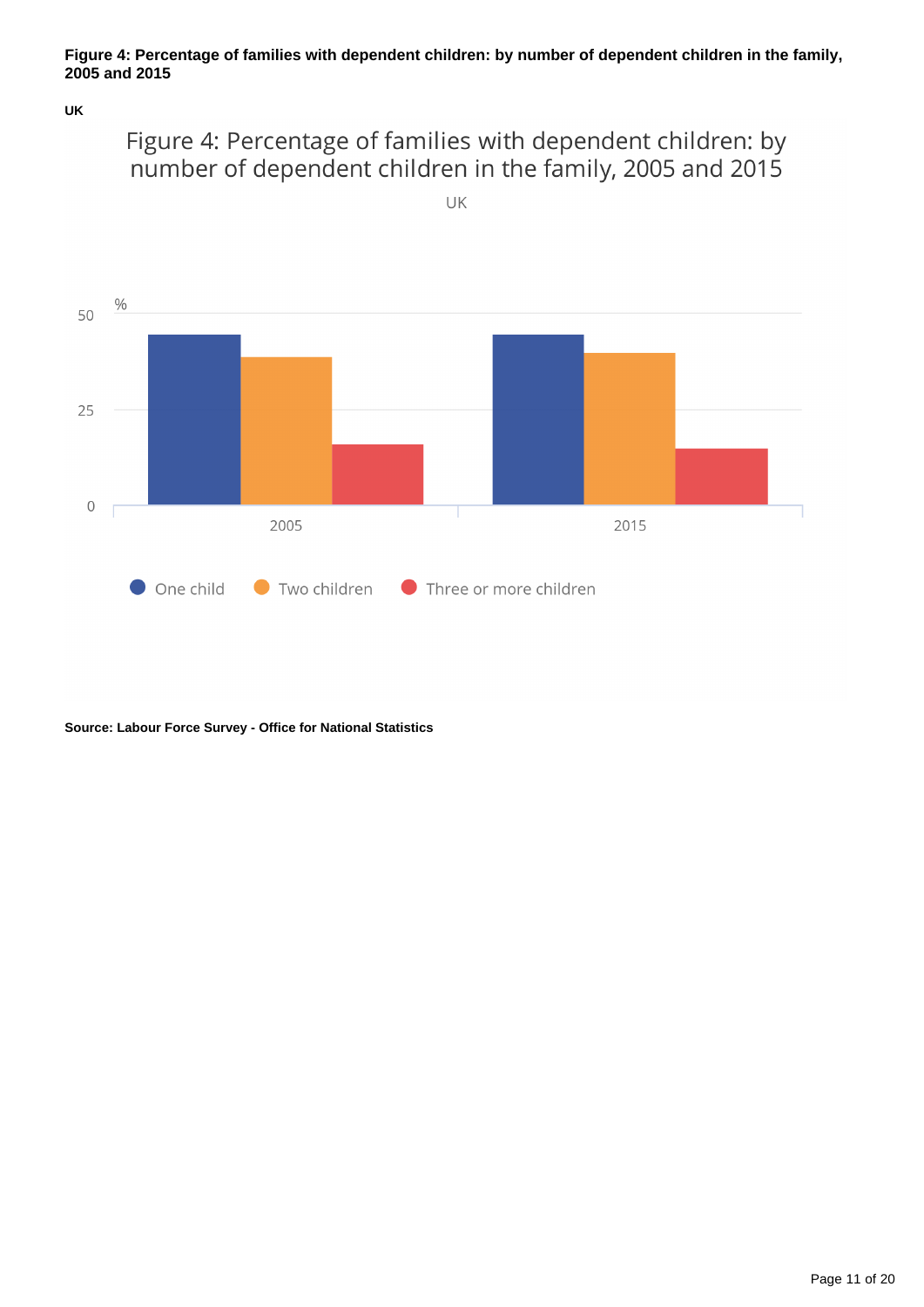## <span id="page-11-0"></span>**7 . Young adults living with their parents**

#### **Figure 5: Percentage of young adults who are living with their parents by age group, 2015**

**UK**



 $25 - 29$ 

30-34

Figure 5: Percentage of young adults who are living with their parents by age group, 2015

#### **Source: Labour Force Survey - Office for National Statistics**

Female

 $15 - 19$ 

Male

#### **Notes:**

 $\circ$ 

- 1. Once a person either lives with a partner or has a child, they are considered to have formed their own family and are no longer counted as being part of their parents' family even if they still live in the same household. Therefore such people are deemed to be not living with their parents here.
- 2. The term "Parent" could include grandparents, step-parents or foster parents.

 $20 - 24$ 

 $\Gamma$  Total

3. Students living in halls of residence during term-time and living with their parents outside term-time are counted as not living with their parents here.

Figure 5 shows that in 2015 the age group most likely to be living at home with their parents was those aged 15 to 19. This is most likely as these young adults will be in full-time education or training. In 2015, 90% of males aged 15 to 19 were living at home with their parents compared to 88% of females.

The percentage of young adults living with their parents greatly reduces by age 20 to 24. This is consistent with young adults moving out of the family home to go to university or to work or training away from the family home. In the 20 to 24 age group, males are still more likely to be at home compared to females (55% and 42% respectively).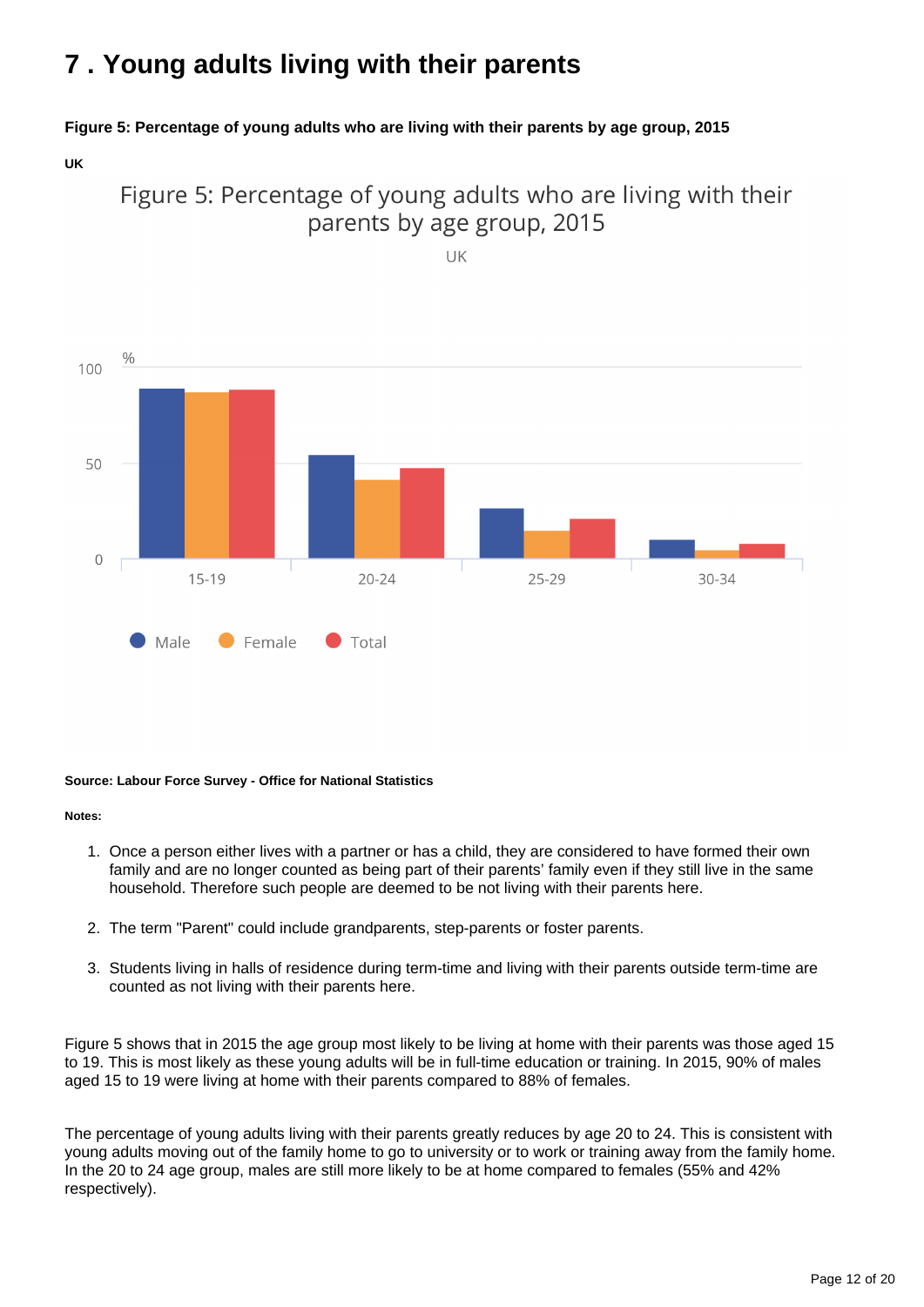At the oldest age groups, 25 to 29 and 30 to 34, the proportion living with their parents was greatly reduced. Males were still more likely than females to be living with their parents at these older ages; this may be because men may return to the parental home while women may retain main caring responsibilities for children if a relationship breaks down. If a lone parent family is formed by either partner, within or outside their parental home, they would not feature in these statistics.

#### **Figure 6: Young adults aged 15 to 34 living with their parents, 1996 to 2015**



#### **Source: Labour Force Survey - Office for National Statistics**

**Notes:**

- 1. Once a person either lives with a partner or has a child, they are considered to have formed their own family and are no longer counted as being part of their parents' family even if they still live in the same household. Therefore such people are deemed to be not living with their parents here.
- 2. The term "Parent" could include grandparents, step-parents or foster parents.
- 3. Students living in halls of residence during term-time and living with their parents outside term-time are counted as not living with their parents here.

Figure 6 shows how the number of 15 to 34 year olds living with their parents has changed over time. In 1996, around 5.8 million 15 to 34 year olds in the UK lived with their parents, this increased to a peak of 6.7 million in 2014 and remained around 6.6 million in 2015. Although the total population aged 15 to 34 in the UK has increased over the time period, the percentage living with their parents has changed from 36% in 1996 to 40% in 2015. Larger numbers of young adults tending to stay at home for longer may be explained by staying in education and training for longer, delaying leaving the parental home as young adults formalise relationships and have children at older ages and also as it has become more expensive to rent or buy a home.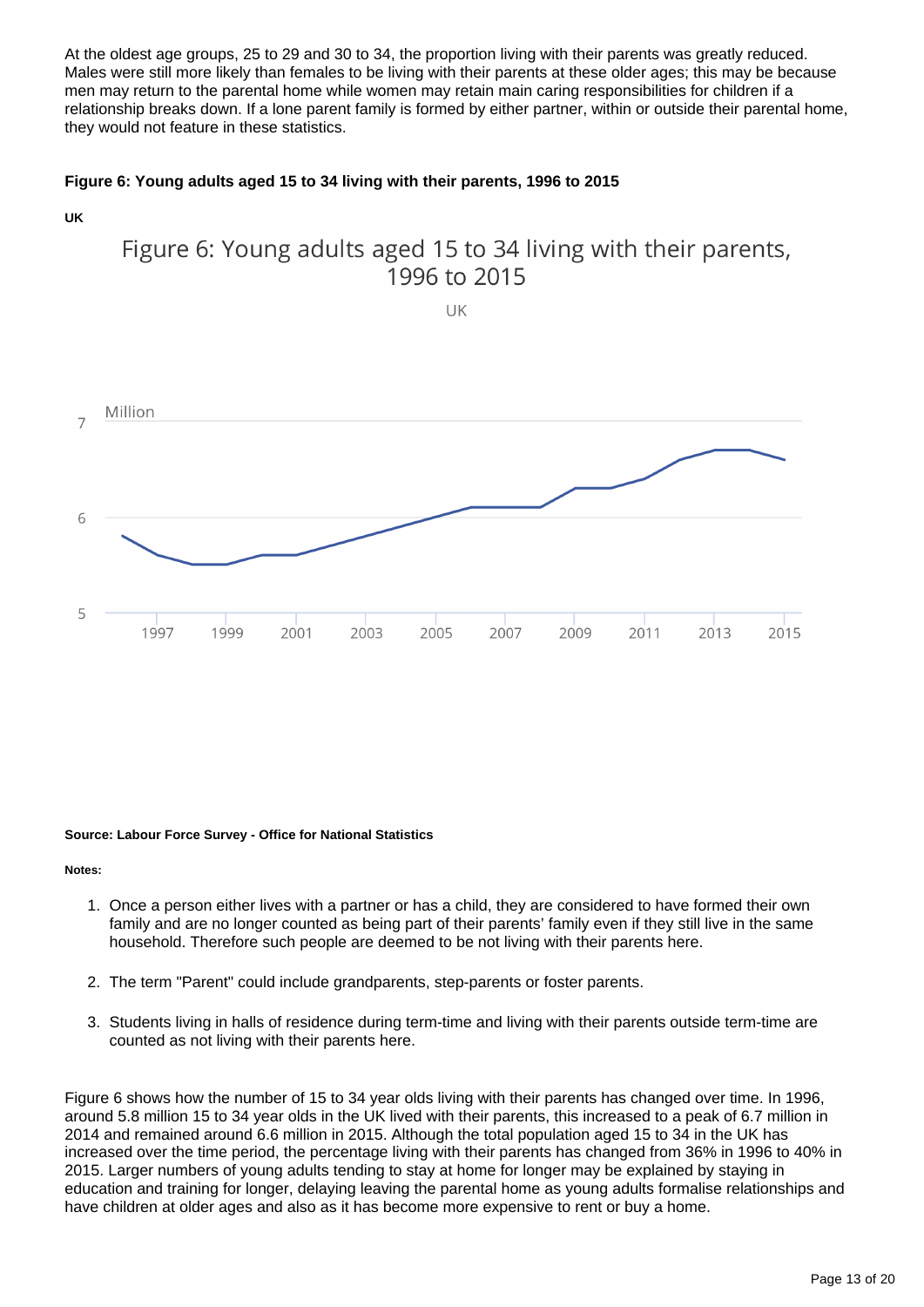## <span id="page-13-0"></span>**8 . Household size**

A household is defined as one person living alone, or a group of people (not necessarily related) living at the same address who share cooking facilities and share a living room, sitting room or dining area. A household can consist of more than one family, or no families in the case of a group of unrelated people.

There were 27.0 million households in the UK in 2015. Household size in 2015 is shown in Figure 7. The number of households has increased by 7% since 2005, similar to the growth in the UK population during this period. As a result, average household sizes have changed little over the decade: 20% of households contained 4 or more people in 2015, this is the same as in 2005.

In 2015 29% of households contained 1 person. Although this has not changed much over the last decade, another source, the General Lifestyle Survey<sup>1</sup>, which provides a longer time series, shows that 17% of households in Great Britain contained 1 person in 1971. Although not directly comparable, this is 12 percentage points lower than the estimate for 2015 for the UK from the Labour Force Survey, suggesting that the proportion of one person households has increased considerably since the early 1970s. Further discussion about living alone can be found later on in this statistical bulletin.

#### **Figure 7: Percentage of households by household size in 2015**

**UK**

Figure 7: Percentage of households by household size in 2015

UK



#### **Source: Labour Force Survey - Office for National Statistics**

Of the 7.7 million one person households in the UK in 2015, 54% of them contained 1 woman and 46% of them contained 1 man.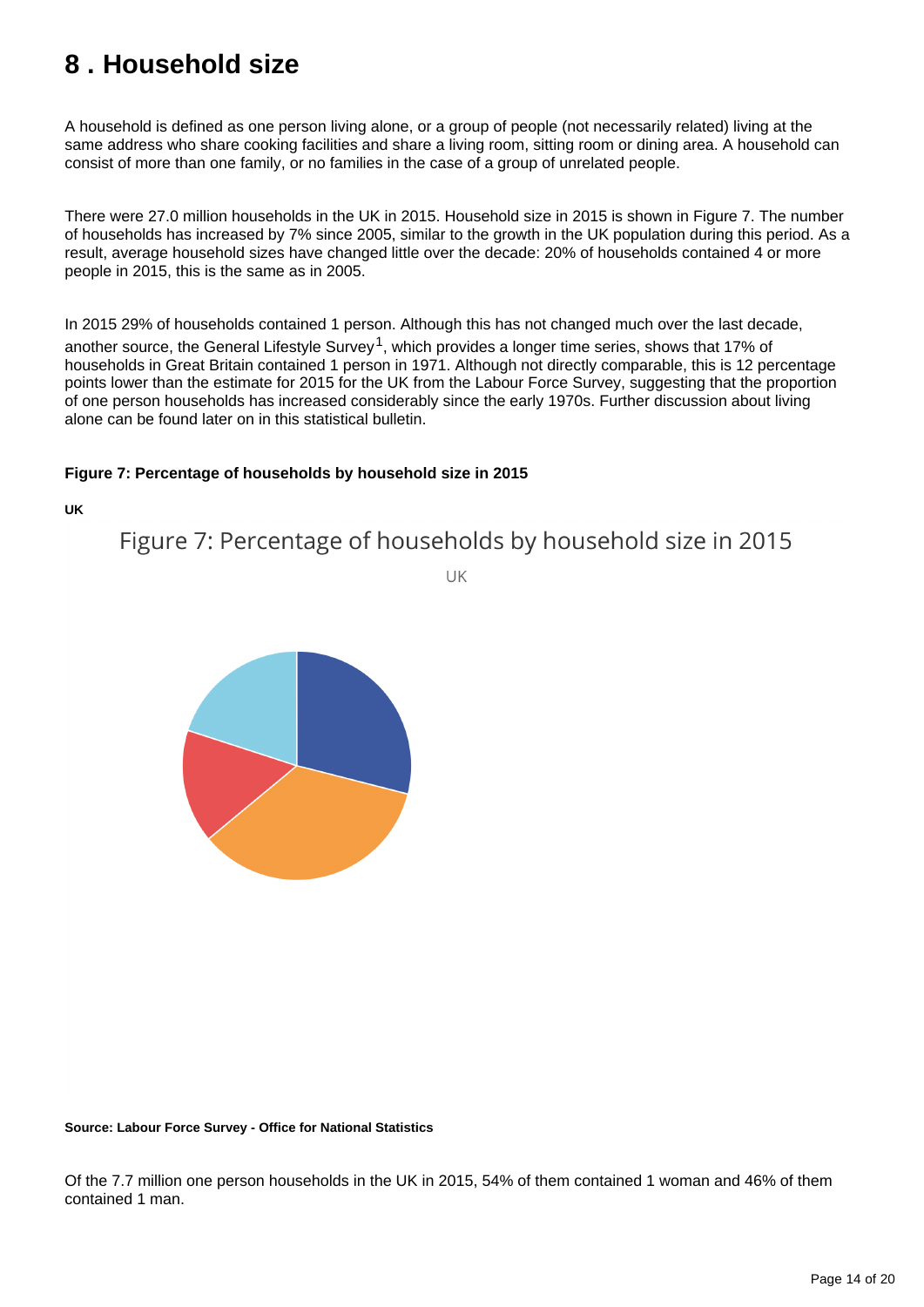The percentage of UK households which contain 1 person (29%) is similar to the European average  $2$  of 32%. In 2015, the average number of people per household was 2.4, the same as the European average. According to the 2011 Census<sup>3</sup>. Northern Ireland had the highest average number of people per household of the UK constituent countries at 2.5, England had 2.4 people per household, Wales had 2.3 people per household and Scotland had the lowest at 2.2 people per household.

### **Notes for Household size**

- 1. [General Lifestyle Survey 2011](http://www.ons.gov.uk/ons/rel/ghs/general-lifestyle-survey/2011/index.html)
- 2. The EU Statistics on income and living conditions (EU-SILC) is the source of the European comparisons. The statistics are for 2014 and come from table ilc lyph03 which can be found on the Eurostat web page [Income and Living Conditions](http://ec.europa.eu/eurostat/data/database). The countries covered are the EU28 countries
- 3. [2011 Census population and household statistics for the UK](http://www.ons.gov.uk/ons/rel/census/2011-census/population-estimates-by-five-year-age-bands--and-household-estimates--for-local-authorities-in-the-united-kingdom/index.html)

## <span id="page-14-0"></span>**9 . Household type**

#### **Table 3: Households by household type in 1996, 2005 and 2015**

UK

| Year | One person | One family<br>households household: couple* household: lone parent | One family | Two or more<br>unrelated adults | Multi-family<br>households households | All  |  |  |
|------|------------|--------------------------------------------------------------------|------------|---------------------------------|---------------------------------------|------|--|--|
| 1996 | 6.6        | 13.9                                                               | 2.3        | 0.7                             | 0.2                                   | 23.7 |  |  |
| 2005 | 7.2        | 14.5                                                               | 2.6        | 0.8                             | 0.2                                   | 25.2 |  |  |
| 2015 | 7.7        | 15.3                                                               | 2.8        | 0.9                             | 0.3                                   | 27.0 |  |  |

Source: Office for National Statistics

Notes:

1. 1 family household: couple and 1 family household: lone parent, can contain dependent and non-dependent children.

2. \*Households where there is 1 family and 1 individual for example a married couple with their daughter and a lodger or a married couple with 1 elderly parent are classified as a 1 family household: couple.

Table 3 shows that the most common household type in 2015 was one family consisting of a couple with or without children. There were 15.3 million such households, an increase from 14.5 million in 2005 and 13.9 million in 1996. Despite this increase in absolute numbers, there has been little change in the proportion of all households of this type, remaining at 57% of all households in 2015 falling from 58% of all households in 1996.

The next most common household type was one person households, of which there were 7.7 million in 2015. UK households containing 1 lone parent family increased from 2.3 million in 1996 to 2.6 million in 2005 and then further to 2.8 million a decade later. Although international comparisons are not straightforward due to definitional differences, the proportion of households in the UK which consist of a lone parent with dependent children is much higher than the European average<sup>1</sup>; only 3 countries (Ireland, Iceland and Norway) have a higher proportion.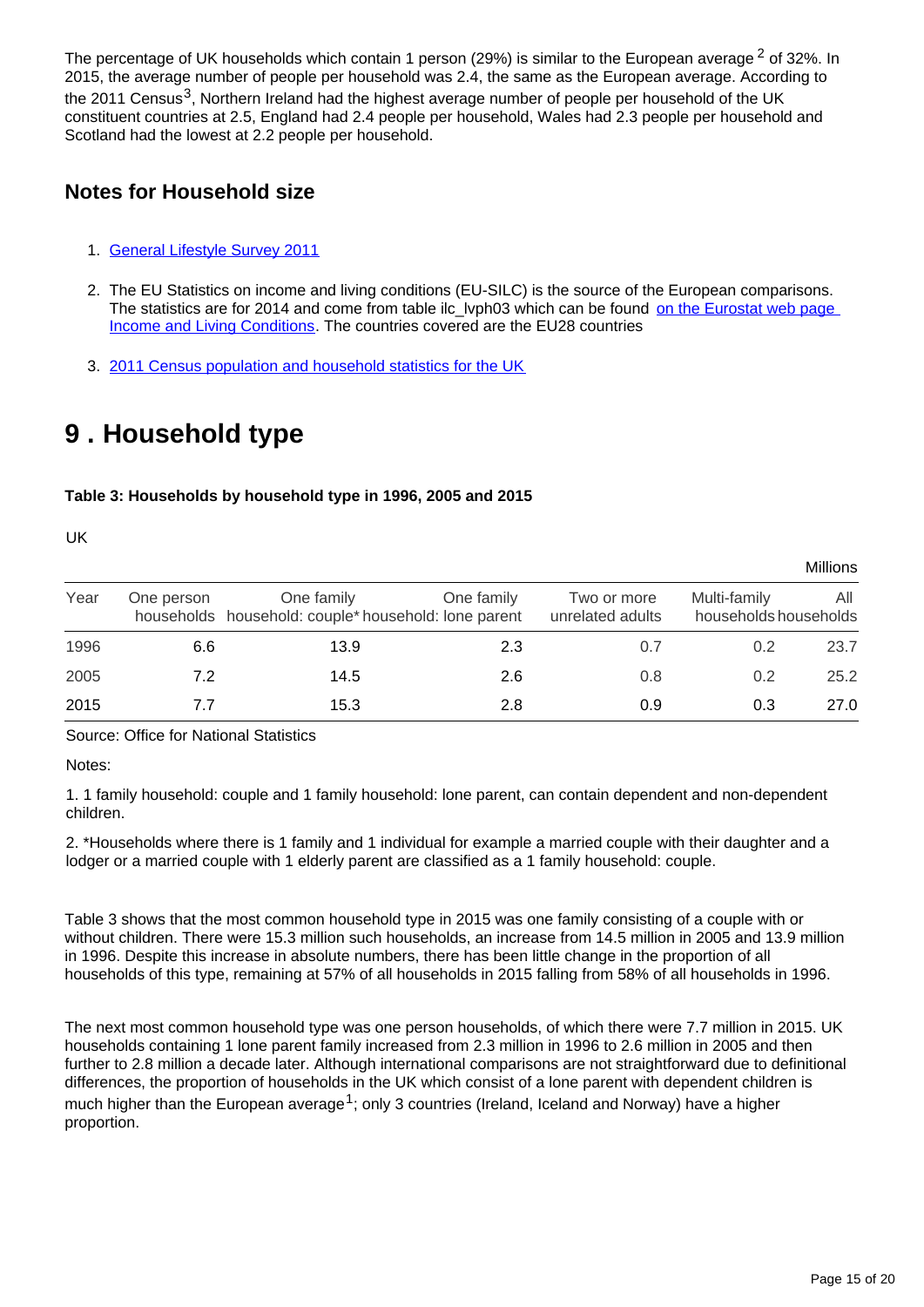Households containing 2 or more families were the fastest growing household type over the decade to 2015, increasing by 50% from 197,000 households in 2005 to 295,000 households in 2015. This increase is statistically significant. Families in these households may be unrelated, or may be related in some way, for example a married couple with their son and his girlfriend.

Changes in the number of multi-family households may be because of older couples moving in with their adult child and their family, young adults who are partnered or lone parents, remaining or returning to their parent's households and unrelated families sharing a household. Despite this rise, which was also seen using the 2011 [Census results,](http://www.ons.gov.uk/ons/rel/census/2011-census-analysis/what-does-the-2011-census-tell-us-about-concealed-families-living-in-multi-family-households-in-england-and-wales-/index.html) multi-family households still only represented a very small proportion (1%) of all households in 2015.

Figure 8 shows that growth in multi-family households was observed between 1996 and 2015, but particularly since 2006 with larger estimates in most recent years. However, the increase observed between 2013 and 2014 and the decrease between 2014 and 2015 are not statistically significant.

#### **Figure 8: Multi-family households, 1996 to 2015**



2004

2006

2008

2010

2012

2014

**Source: Labour Force Survey - Office for National Statistics**

2000

### **Notes for Household type**

1998

1996

1. The EU Statistics on income and living conditions (EU-SILC) is the source of the European comparisons. The statistics are for 2013 and come from table ilc lyph04 which can be found on the Eurostat web page [Income and Living Conditions](http://ec.europa.eu/eurostat/data/database). The countries covered are the EU28 countries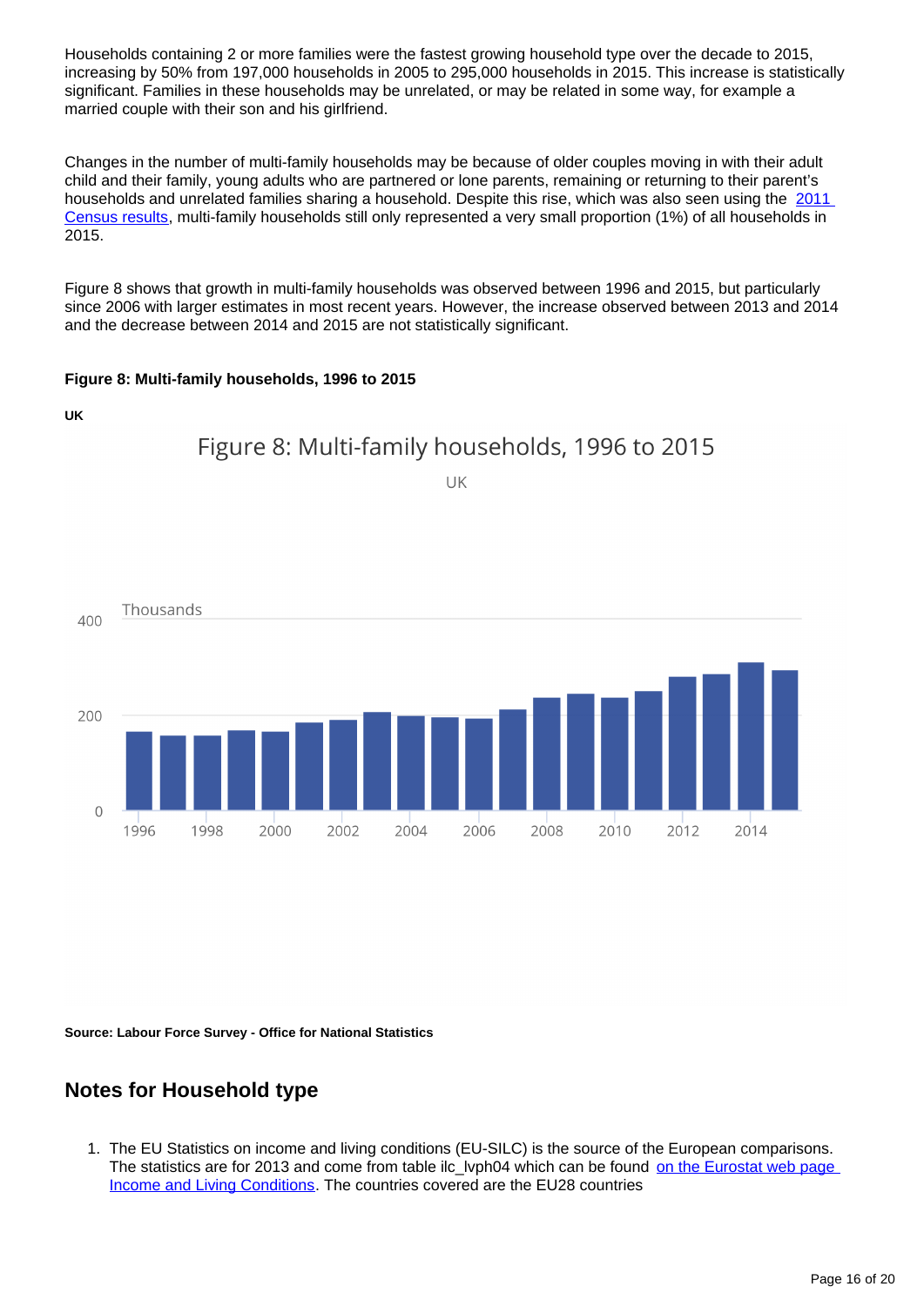## <span id="page-16-0"></span>**10 . Living alone**

In 2015, 7.7 million people in UK households lived alone, of which 4.1 million were aged 16 to 64. Of those in this age group, the majority (58%) were male. Possible reasons for more men living alone at this age include: higher proportions of men than women never marrying, men marrying at older ages than women and marrying women younger than themselves, and partnership dissolution leading to men living alone while women may live with any children from the relationship. [Further studies by academics looking at living arrangements in mid-life](http://www.cpc.ac.uk/research_programme/?link=Living_Arrangements_in_Mid-Life.php) can be found on the Centre for Population Change website.

For those aged 65 to 74, and 75 and over, the pattern is reversed; at these ages the majority of people living alone were female (61% and 72% respectively). This is partly because there are more women than men in the total population aged 65 and over due to women's higher life expectancy. By the age of 65 most women have been married<sup>1</sup>, and husbands are typically older than their wives. These 2 factors accentuate the gap in life expectancy between husbands and wives and mean that more women than men become widowed, which may lead to living alone. In spite of this, the number of widowed women is falling due to [life expectancy increasing](http://www.ons.gov.uk/ons/rel/lifetables/national-life-tables/2012-2014/index.html)  [faster for men compared to women.](http://www.ons.gov.uk/ons/rel/lifetables/national-life-tables/2012-2014/index.html)

Figure 9 shows the trends in the number of people living alone by age group between 2005 and 2015. The largest change is in the 45 to 64 age group, where the number of people living alone increased by 23% between 2005 and 2015, a statistically significant change. This is partly due to the increasing population aged 45 to 64 in the UK over this period, as the 1960s baby boom generation have been reaching this age group. The increase could also be due to a rise in the proportion of the [population aged 45 to 64 who are divorced or single never](http://www.ons.gov.uk/ons/rel/family-demography/population-estimates-by-marital-status-and-living-arrangements/england-and-wales--2002-to-2014/index.html)  [married](http://www.ons.gov.uk/ons/rel/family-demography/population-estimates-by-marital-status-and-living-arrangements/england-and-wales--2002-to-2014/index.html).

In contrast, the number living alone in the 25 to 44 age group fell by 18% between 2005 and 2015; this was a statistically significant change. Figure 6 presented within this bulletin shows that the number of those aged 15 to 34 living with their parents has increased over the past 2 decades. Affordability of moving out of the parental home has been cited as a possible factor in this increase. In addition, academic research  $2$  has illustrated that there has been a shift towards sharing with others outside a family among young adults.

The number living alone in the 16 to 24 age group decreased by 9% over the decade 2005 to 2015; this decrease is not statistically significant. The estimated number of 16 to 24 year olds who are living alone has fluctuated over the time period. These individuals could be affected by policy changes such as the introduction of Universal Credit and the benefit cap, raising of school leaving age to 18 in 2015<sup>3</sup> and in the future, changes to housing benefit for those aged 18 to 21 announced in the July Budget 2015<sup>4</sup>.

Those aged 65 to 74 living alone saw a statistically significant increase of 22% over the decade. The number living alone aged 75 and over also increased over the decade to 2015, this was by a smaller percentage of 5% which was not a statistically significant change.

[Further analysis of those living alone based on 2011 Census data, including looking at their ethnicity and tenure](http://www.ons.gov.uk/ons/rel/census/2011-census-analysis/do-the-demographic-and-socio-economic-characteristics-of-those-living-alone-in-england-and-wales-differ-from-the-general-population-/sty-living-alone-in-the-uk.html) can be found on our website.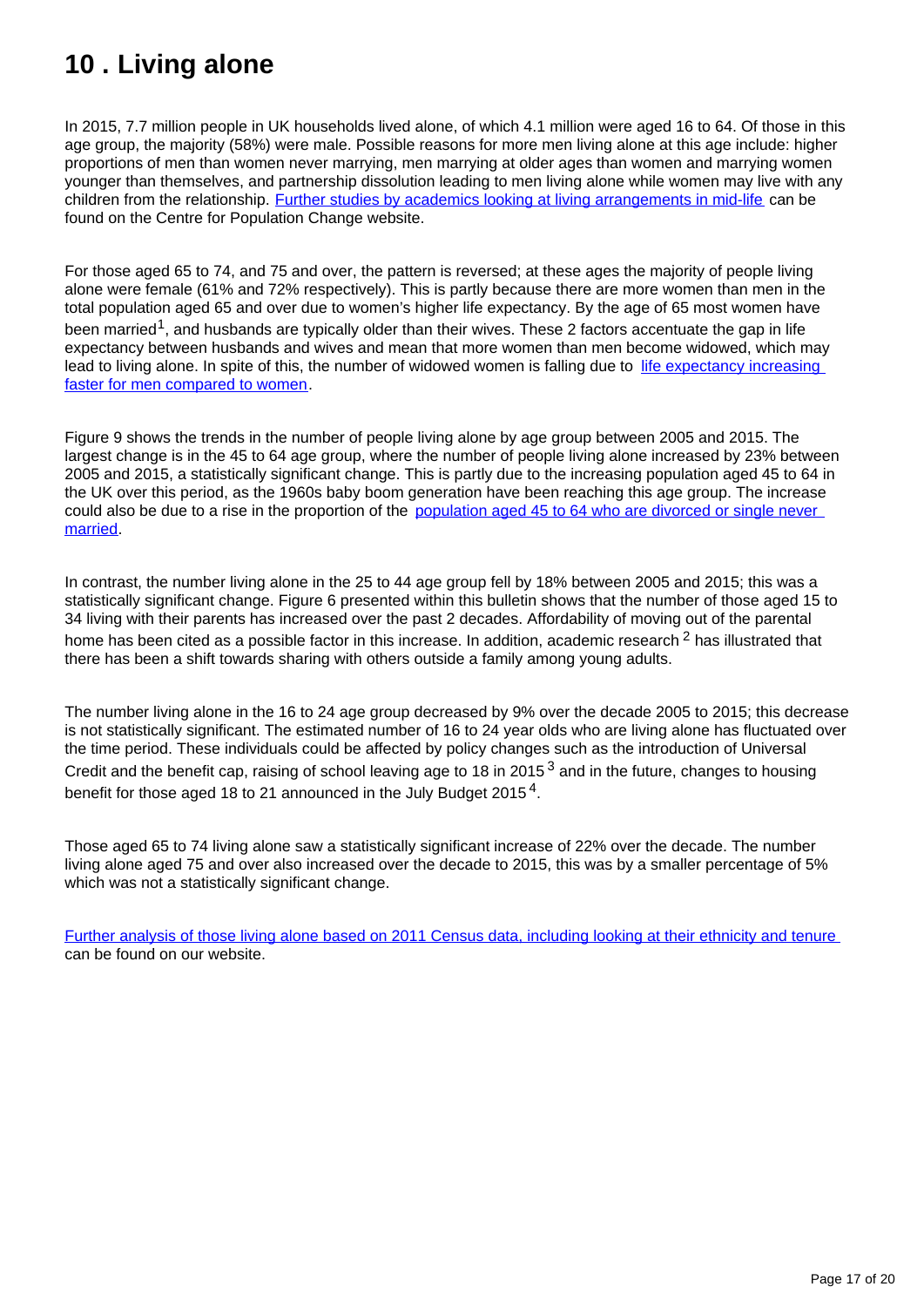



**Source: Labour Force Survey - Office for National Statistics**

### **Notes for Living alone**

- 1. [Statistics showing the proportion of men and women ever married by certain ages are available on our](http://www.ons.gov.uk/ons/rel/vsob1/marriages-in-england-and-wales--provisional-/index.html)  **[website](http://www.ons.gov.uk/ons/rel/vsob1/marriages-in-england-and-wales--provisional-/index.html)**
- 2. [The changing determinants of UK young adults' living arrangements](http://www.demographic-research.org/Volumes/Vol25/20/25-20.pdf)
- 3. **[School leaving age](https://www.gov.uk/know-when-you-can-leave-school)**
- 4. [Summer Budget 2015](https://www.gov.uk/government/topical-events/budget-july-2015)

## **11. Further information**

- 1. [Data tables about families and households](http://www.ons.gov.uk/ons/publications/re-reference-tables.html?edition=tcm%3A77-401852) were published on 5 November 2015.
- 2. Also available on our website are:
	- a **[Quality and Methodology Information Report](http://www.ons.gov.uk/ons/guide-method/method-quality/quality/quality-information/population/index.html)** on these statistics
	- [information about people who use statistics \(47.8 Kb Pdf\)](http://www.ons.gov.uk/ons/rel/family-demography/families-and-households/2001-to-2010/user-experience.pdf) on families and households and what they use the statistics for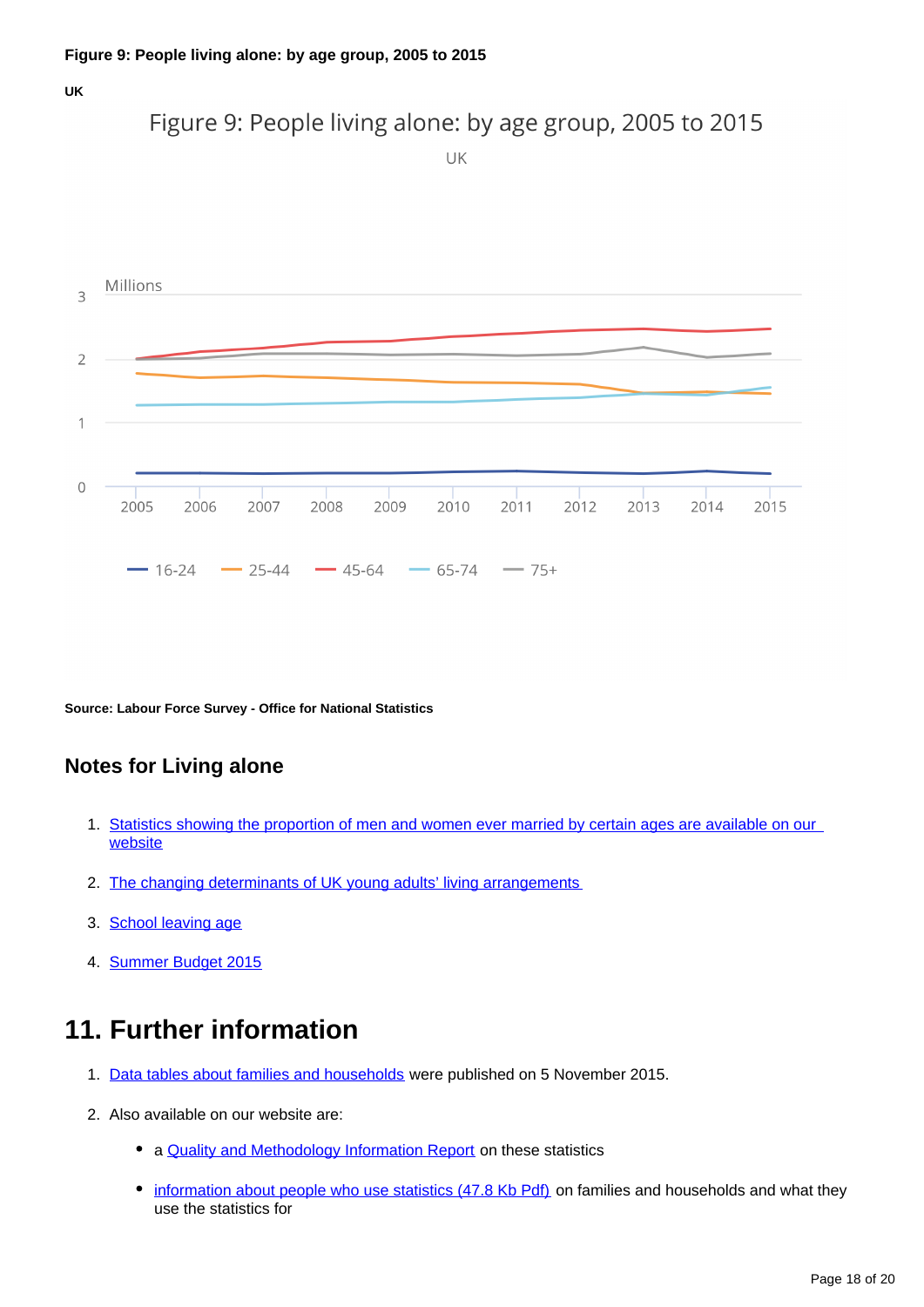- 3. Further information about the Labour Force Survey can be found in the [Labour Force Survey user guidance](http://www.ons.gov.uk/ons/guide-method/method-quality/specific/labour-market/labour-market-statistics/index.html)
- 4. Further statistics on [marriages \(including marriages of same sex couples\)](http://www.ons.gov.uk/ons/taxonomy/index.html?nscl=Marriages), [divorces](http://www.ons.gov.uk/ons/taxonomy/index.html?nscl=Divorces) and [civil partnerships](http://www.ons.gov.uk/ons/taxonomy/index.html?nscl=Civil%20Partnerships) are available on our website.
- 5. [Population estimates by marital status and living arrangements](http://www.ons.gov.uk/ons/rel/family-demography/population-estimates-by-marital-status-and-living-arrangements/index.html) provide the estimated population by age group, sex, marital status (single, married, civil partnered, divorced, and widowed) and living arrangements for England and Wales.
- 6. The Ceneral Lifestyle Survey provides statistics on households, families, marriages and cohabitation back to the 1970s.
- 7. The [Overview of Population Statistics](http://www.ons.gov.uk/ons/guide-method/method-quality/specific/population-and-migration/an-overview-of-ons-s-population-statistics/index.html) outlines the range of demographic statistics which we publish.
- 8. [Revisions Policy](http://www.ons.gov.uk/ons/guide-method/revisions/revisions-policies-by-theme/population/index.html) specific to population, migration and life events statistics.

#### **Next publication**: Autumn 2016

.

**Issued by**: Office for National Statistics Government Buildings Cardiff Road Newport NP10 8XG

**Media contact**: Tel: Media Relations Office 0845 6041858 Emergency on-call 07867 906553 Email: media. relations@ons.gov.uk

**Statistical contact**: Tel: Emily Knipe +44 (0)1329 447890 Email: families@ons.gov.uk Website: [www.ons.gov.uk](http://www.ons.gov.uk/)

### **12. Background notes**

- 1. The Office for National Statistics would appreciate feedback on the uses made of the statistics and the usefulness of the information provided. Please email families@ons.gov.uk (preferred) or call +44 (0)1329 447890 to provide feedback.
- 2. A family is a married, civil partnered or cohabiting couple with or without children, or a lone parent with at least one child. Children may be dependent or non-dependent.
- 3. Dependent children are those aged under 16 living with at least one parent, or aged 16 to 18 in full-time education, excluding all children who have a spouse, partner or child living in the household.
- 4. A small number of children are excluded from the analysis on families. These include (a) foster children and (b) children who live in communal establishments which are not covered by the Labour Force Survey.
- 5. Since 2011 a household has been defined as one person living alone, or a group of people (not necessarily related) living at the same address who share cooking facilities and share a living room, sitting room or dining area. Previously a household was defined as a person living alone, or a group of people living at the same address who have the address as their only or main residence and either share one main meal a day or share living accommodation (or both). The aim of the change in definition was to ensure consistency with the definition used in the 2011 Census but has no impact on the comparability of the statistics over time.
- 6. As estimates of the UK's families and households are based on the Labour Force Survey, all estimates produced are subject to sampling variability. [Indications of the robustness of the estimates are provided](http://www.ons.gov.uk/ons/publications/re-reference-tables.html?edition=tcm%3A77-401852)  [with the tables.](http://www.ons.gov.uk/ons/publications/re-reference-tables.html?edition=tcm%3A77-401852)
- 7. The 2015 Labour Force Survey dataset was first published on 6 October 2015. It covers the period from April to June 2015. Further information about the quality of the Labour Force Survey can be found in the [Performance and Quality Monitoring Reports.](http://www.ons.gov.uk/ons/guide-method/method-quality/specific/labour-market/labour-force-survey/index.html)